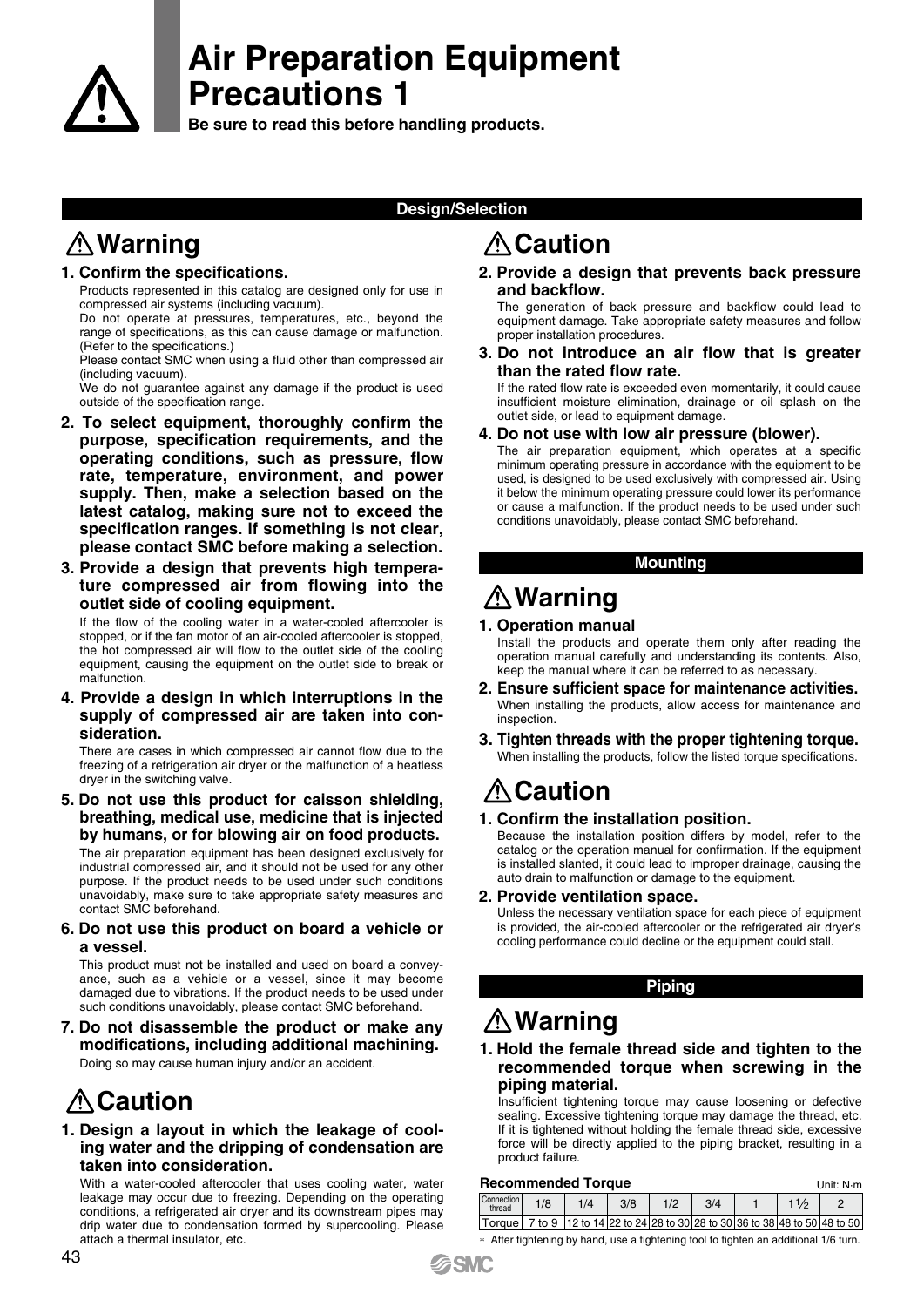

# **Air Preparation Equipment Precautions 2**

**Be sure to read this before handling products.**

### **Piping**

# **Caution**

**1. Refer to the Fittings and Tubing Precautions (pages 52 to 56) for handling One-touch fittings.**

### **2. Preparation before piping**

Before piping is connected, it should be thoroughly blown out with air (flushing) or washed to remove chips, cutting oil, and other debris from inside the pipe.

### **3. Winding of sealant tape**

When screwing piping or fittings into ports, ensure that chips from the pipe threads or sealing material do not enter the piping. Also, if sealant tape is used, leave 1.5 to 2 thread ridges exposed at the end of the threads.



**4. Take measures to prevent drainage from accumulating in the piping.**

Design the piping so that a drain relief is provided at the bottom of a riser pipe, or a slight taper is provided along the flow to prevent drainage from accumulating.

#### **5. Confirm the IN and OUT sides.**

When connecting the piping, do not mistake the IN side for the OUT side or vice versa.

### **Wiring**

# **Warning**

### **1. Mounting a dedicated breaker**

To operate air preparation equipment that uses electricity (such as an air-cooled aftercooler or air dryer), install a leakage breaker with an appropriate leakage sensitivity and load capacity on the power supply side to prevent electric shocks or motor damage. Refer to the breaker specifications in the catalog or in the operation manual

## **2. Confirm the power supply voltage.**

Operating the equipment with a voltage that is out of specification could lead to a fire or a malfunction. Confirm the power supply and the voltage before wiring. The voltage fluctuation must be within ±10% of the specified value.

### **3. Handle the wires carefully.**

To prevent fire or electric shocks, do not bend, twist, or pull on the power supply cords or wires.

#### **4. Wire with an appropriate size terminal.**

When connecting a power supply cord to equipment with a terminal box, use a terminal applicable to the terminal box. If an incorrect terminal size is used, it may cause a fire.

**5. Have the wiring done by a qualified professional.**

Only a qualified professional should perform wiring, such as mounting the breaker, wiring the breaker to other equipment. or connecting to the terminal block.

### **Wiring**

# **Caution**

## **1. Installing ground**

To operate air preparation equipment that uses electricity (such as an air-cooled aftercooler or air dryer), provide a ground connection to prevent earth leakage. Do not connect the ground wire to a water pipe or a gas pipe due to the risk of explosion.

### **2. Confirm the color of the wires and terminal numbers before wiring.**

Before connecting the wires, confirm the color of the wires and terminal numbers in the operation manual or on the electrical wiring diagram name plate. Improper wiring could cause the electrical parts to become damaged, malfunction, or operate improperly.

### **3. Precautions for connecting a 3-phase power supply**

Make sure to correctly connect the R, S, and T terminals to equipment that uses a 3-phase power supply. If the terminals are connected improperly, the fan of the air-cooled aftercooler will rotate in reverse, and the refrigerated air dryer will not operate because the reverse phase relay will trip. In such cases, interchange two of the three power supply wires (except IDF370B).

## **Air Supply**

# **Warning**

### **1. Type of fluids**

Please consult with SMC when using the product in applications other than compressed air.

# **Caution**

### **1. Do not use compressed air that contains chemicals, organic solvents, or corrosive gases.**

Do not use compressed air that contains chemicals, organic solvents, salt, or corrosive gases, as it can cause damage or malfunction.